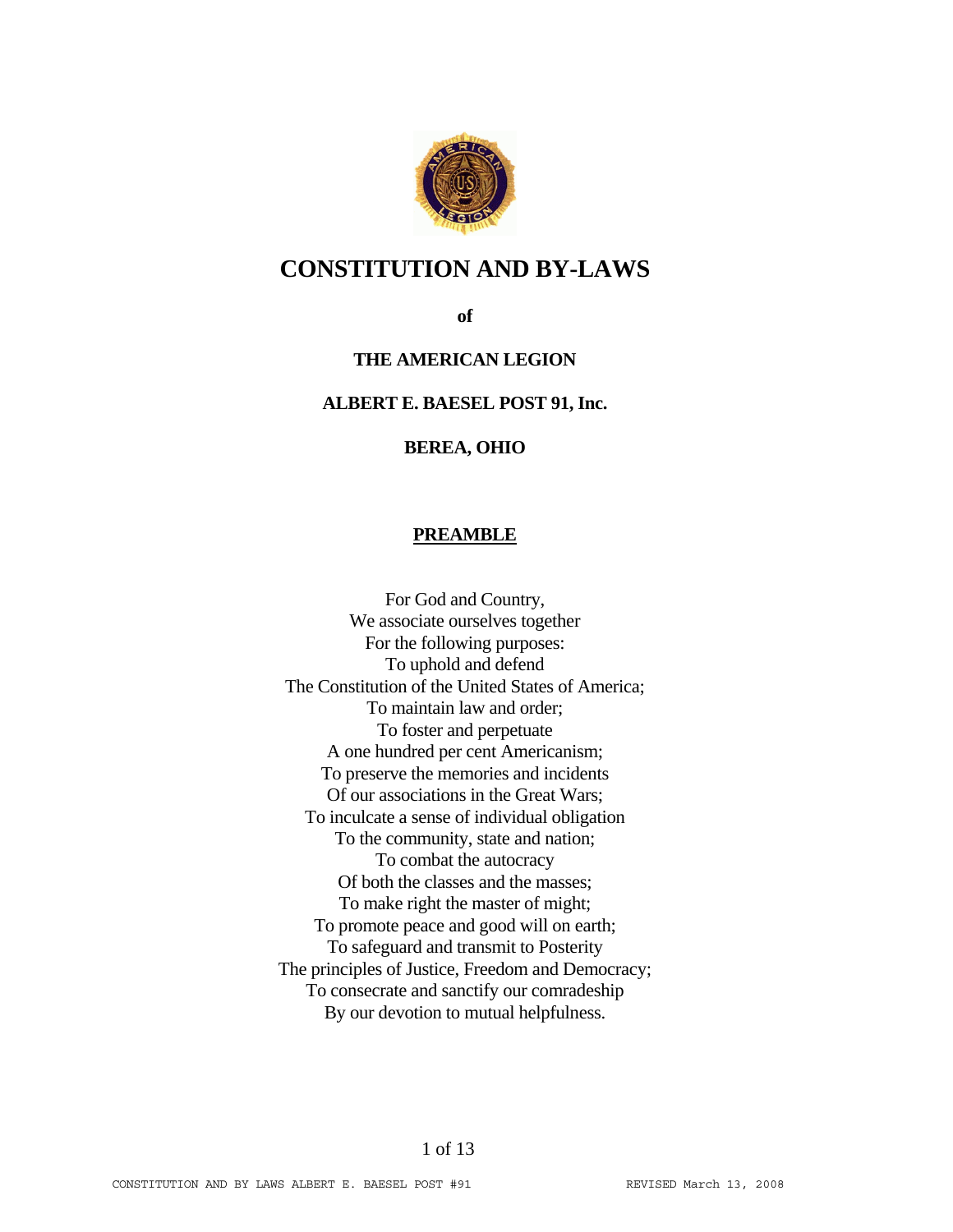# **CONSTITUTION**

## **ARTICLE I**

#### **Name**

The name of this organization shall be the Albert E. Baesel Post 91 Incorporated, The American Legion, Department of Ohio.

## **ARTICLE II**

#### **Purpose**

The purpose of this Post shall be to promote the principles and policies set forth in the foregoing Preamble, the National Constitution of the American Legion and the Department Constitution of the American Legion of Ohio.

#### **ARTICLE III**

#### **Nature**

Section 1. This Post is a civilian organization; membership therein does not affect nor increase liability for military or police service.

Section 2. This organization shall be absolutely non-political and shall not be used for the dissemination of partisan principles nor for the promotion of the candidacy of any person seeking public office or preferment.

Section 3. Rank does not exist in the American Legion: no member shall be addressed by his/her military or naval title in any meeting of this Post.

Section 4. This organization shall maintain strict neutrality on all questions concerning Religion and Industrial Strife.

## **ARTICLE IV**

## **Membership**

Section 1. Eligibility to membership in this Post shall be as prescribed by the National Constitution of The American Legion.

Section 2. No person who is a member of an organization which has for its aim the overthrow of the United States Government by force or violence, or who subscribes to the principles of any group opposed to our form of government, shall be eligible to become or remain a member of the Post.

#### 2 of 13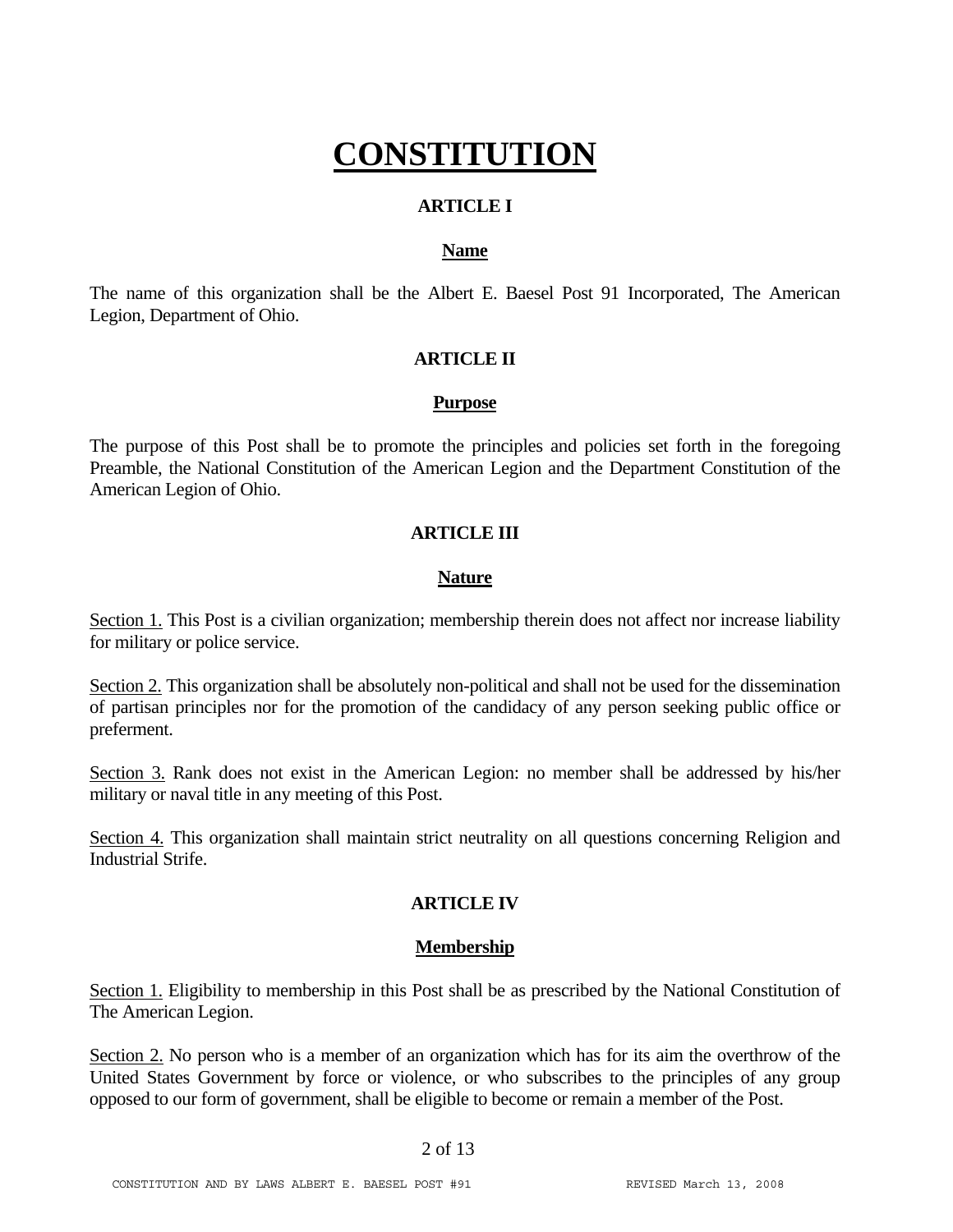Section 3. No person who has been expelled by another Post shall be admitted to membership in this Post without the consent of the expelling Post, or, if such consent be denied, the permission of the Executive Committee of the department of the expelling Post.

Section 4. Application for membership shall be made in writing upon such form as may be required by the Post Executive Committee, and shall be accompanied by one year's membership dues, which shall be returned in the event of the rejection of such application.

Section 5. All applications for membership shall be acted upon at the next Post meeting following the making of such application, and shall, at such meeting, be accepted, rejected, or referred for further investigation and consideration. If a majority of the members present vote against the acceptance of any application, then such application shall be recorded as rejected.

Section 6. Annual membership dues shall be in such amount, not less than the sum of annual National, Department and District dues, as the Post shall from time to time determine.

Section 7. Legion membership is annual, the Legion year being from January 1st to December 31st. Dues are payable July 1st in advance. If dues are not paid by January 1st of each calendar year, the member becomes delinquent. If dues have not been paid by February 1st, the member is suspended, but nevertheless a member with no privilege except that of reinstatement by vote of the Post and payment of dues; and dues not being paid, such membership continues for a period of five months, to June 30th at which time the member is dropped from the roll by Constitutional mandate and the membership forfeited.

Section 8. Any member of this Post may be suspended or expelled for cause, after charges are preferred in writing, under oath and a fair trial had upon same, as specified in Article IV, Section 2, of the Department of Ohio By-Laws.

Section 9. An expelled member may be reinstated only upon a two- thirds vote of the members present at a regular Post meeting - provided, however, that he/she shall have made payment of any arrears in his/her dues at the time of his/her expulsion; and also other regular dues which have become payable during the time between his/her expulsion and his/her reinstatement.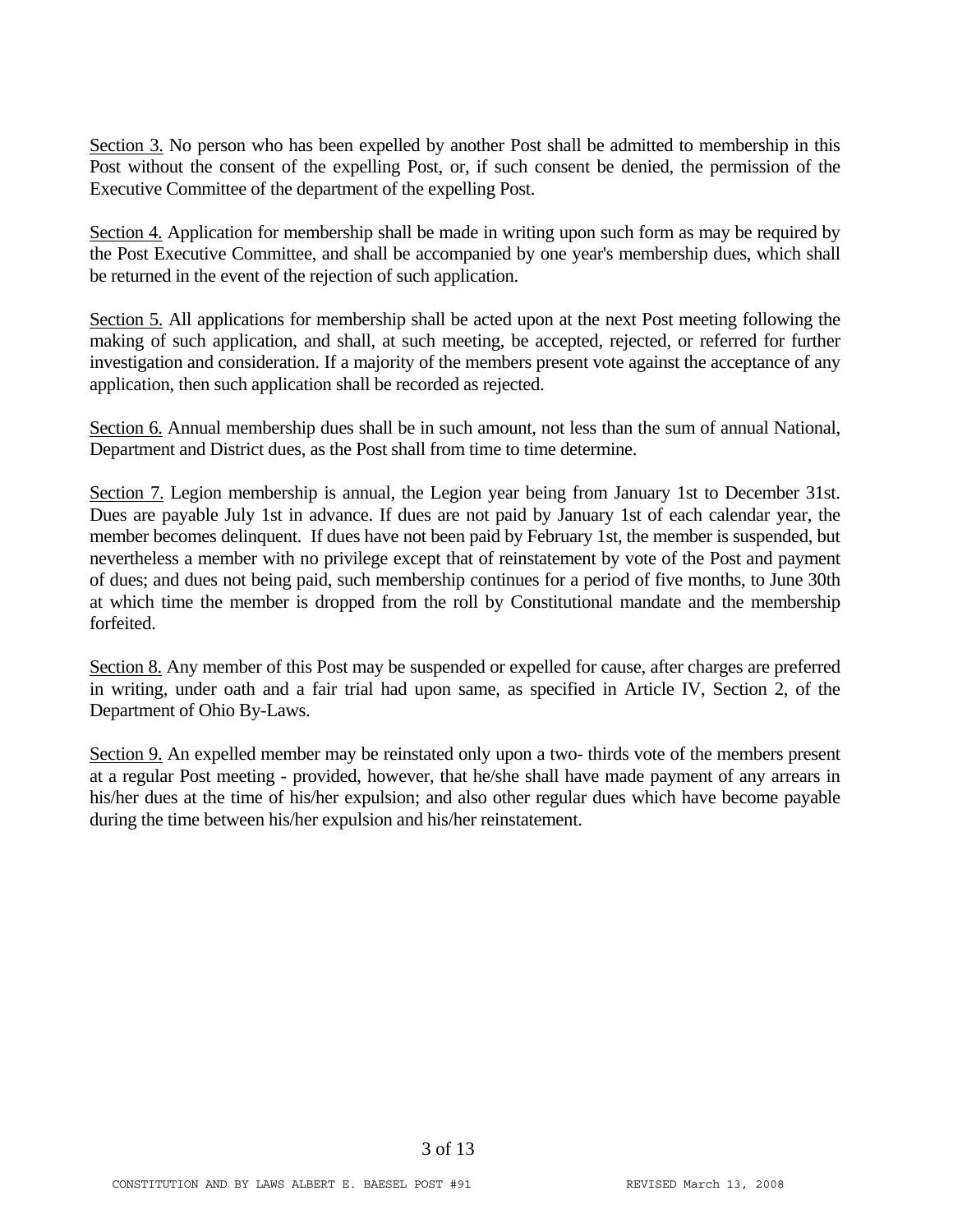## **ARTICLE V**

## **Officers**

Section 1 The administrative affairs of this Post of the American Legion between business meetings of the Post shall, except as may be otherwise provided in the By-Laws, be under the supervision of an Executive Committee. Terms of office on this Committee shall be as follows:

- a) All Officers shall be elected annually.
- b) One elected Committee member for each 100 members shall serve one-year terms.

Section 2(a). The elected Officers of this Post shall be:

**Commander** 1st Vice Commander 2nd Vice Commander Adjutant Finance Officer

Section 2(b). The appointed Officers of this Post shall be:

Sergeant-at-Arms Chaplain Historian Service Officer Assistant Finance Officer Judge Advocate

Section 3. All Officers and Executive Committee members shall hold office until their successors are duly installed.

Section 4. All Officers, Executive Committee members, delegates and alternate delegates from this Post shall be expected to attend all business meetings of this Post. "business meeting" is defined as any Post and Executive Committee meeting excepting social meetings of this Post. Absence of the above members from any meeting ("business meeting") may be excused for business or personal reasons if prior notice is given to the Commander by the person unable to attend. The resignation of a Post Officer or Executive Committee member shall happen in one of three ways: 1) Written notice to the Commander. 2) Verbal resignation to the members in a regular meeting. 3) The absence from an elected office or position for three consecutive meetings without prior notification and approval by the members at a regular meeting.

Section 5. Any member in good standing shall be eligible to hold office in this Post.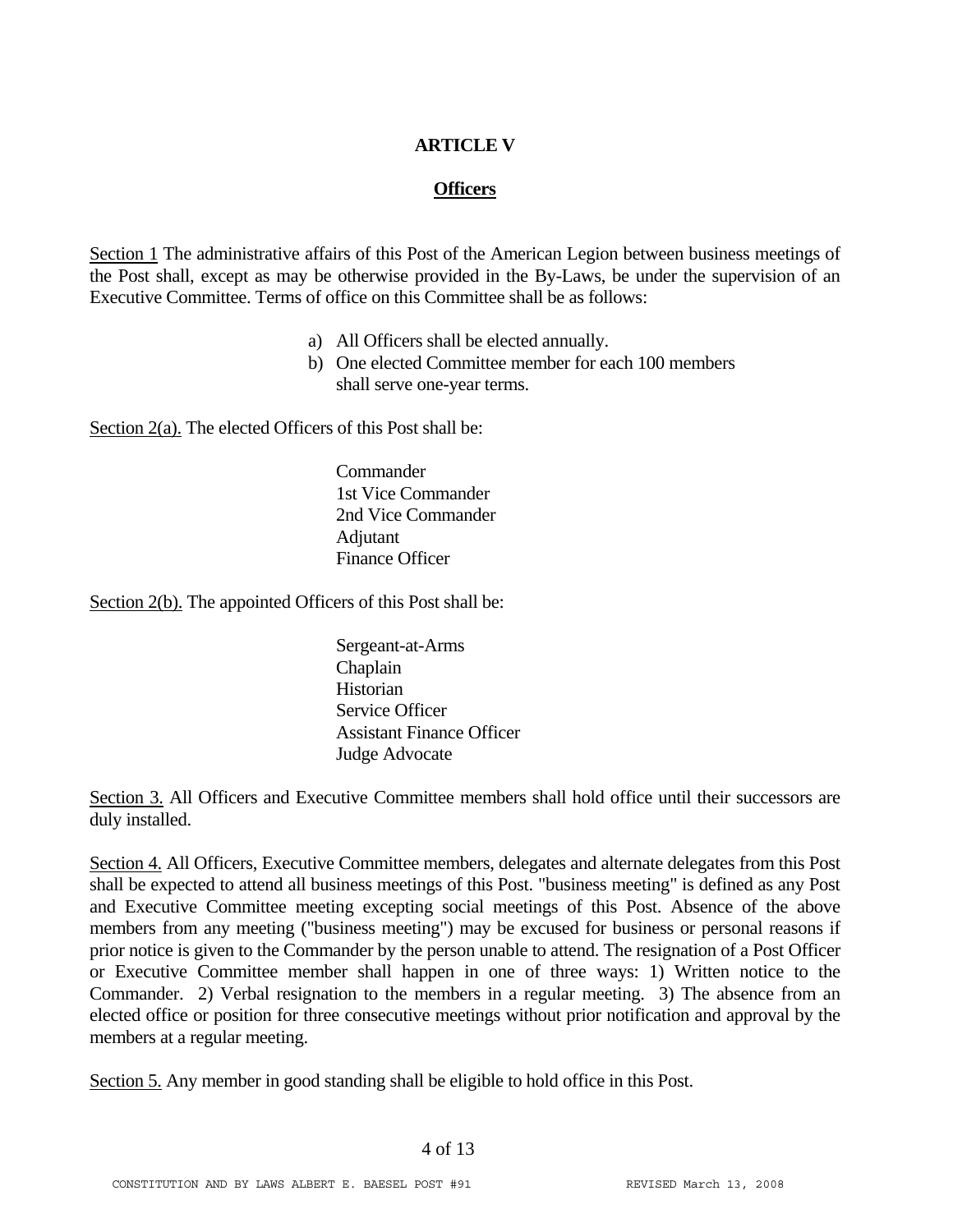Section 6. The duties of Officers and the Executive Committee shall be those usual to such Posts, as further provided in the By-Laws.

Section 7. At the first meeting in March, the Commander shall appoint a nominating Committee. This Committee shall present to the general membership, at the first meeting in April, a list of qualified candidates for the various elected offices, Executive Committee members, and delegates. The Committee shall then prepare a ballot for use at the election, to be held the first regular meeting in May.

Section 8. In addition to the above, floor nominations will be in order if properly seconded; provided that the nominee is present to accept nomination and affirm that he/she will perform the duties of office.

Section 9. A majority of the votes cast elect any Officer. Should more than two candidates be nominated for the same office and neither or none receives a majority of the votes cast, the candidate receiving the fewest votes shall be dropped from the next ballot.

Section 10. Officers will be installed on election night and immediately take over said duties.

## **ARTICLE VI**

#### **Finance**

Section 1. Revenue of this Post shall be derived from membership and initiation fees, from annual membership dues, and from such other sources as may be approved by the Post Executive Committee as defined in the By-laws.

Section 2. The amount of membership and initiation fees and the amount of annual dues shall be fixed and determined by this Post.

Section 3. The Post shall pay to Departmental headquarters the National and Departmental annual membership dues for all members of the Post; and to the District headquarters the annual District membership dues of all members of the Post.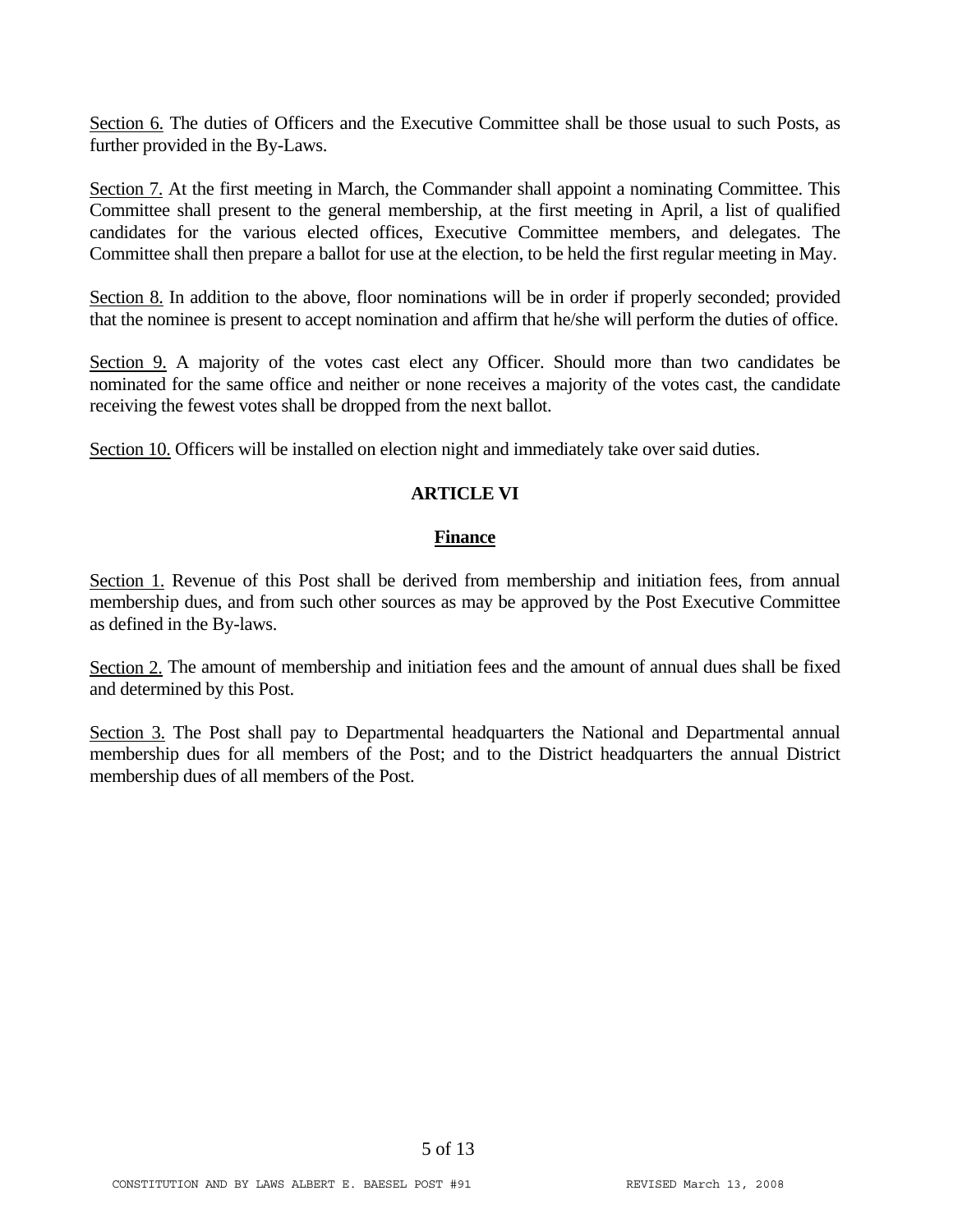#### **ARTICLE VII**

#### **Charter Members**

Section 1. Members whose names appear on the charter issued to this Post September 5, 1919 shall be known as Charter Members.

#### **ARTICLE VIII**

#### **American Legion Auxiliary**

Section 1. This Post recognizes an auxiliary organization, to be known as the Auxiliary Unit of Albert E. Baesel Post No. 91, The American Legion, Department of Ohio.

Section 2. Membership in the Auxiliary shall be in accordance with rules prescribed by the National Constitution of the American Legion.

## **ARTICLE IX**

#### **Sons of the American Legion**

Section 1. This Post recognizes a sons of the American Legion Squadron. To be known as the John Summa Squadron of Albert E. Baesel Post No. 91. The American Legion. Department of Ohio.

Section 2. Membership in this unit shall be in accordance with rules prescribed by the National Constitution of the sons of the American Legion.

## **ARTICLE X**

#### **Amendments**

Section 1. This Constitution is adopted subject to the provisions of the National Constitution of the American Legion and of the Department Constitution of the Department of Ohio, The American Legion. Any amendment to said National or Department Constitution which conflicts with provisions of this Post Constitution shall take precedence over Post regulations - in effect and automatic repeal or modification of such regulation to the extent it is in conflict with the National or Departmental amendment.

Section 2. This Constitution may be amended at any regular Post meeting by two-thirds vote of the Post; members in attendance at such regular meeting; providing, however, that the proposed amendment shall have been submitted in writing and read at the next preceding regular meeting of the Post; and providing, further, that published notice of the proposal to amend the Constitution is given to each member at least five days in advance of the date of the meeting at which said amendment is to be voted upon.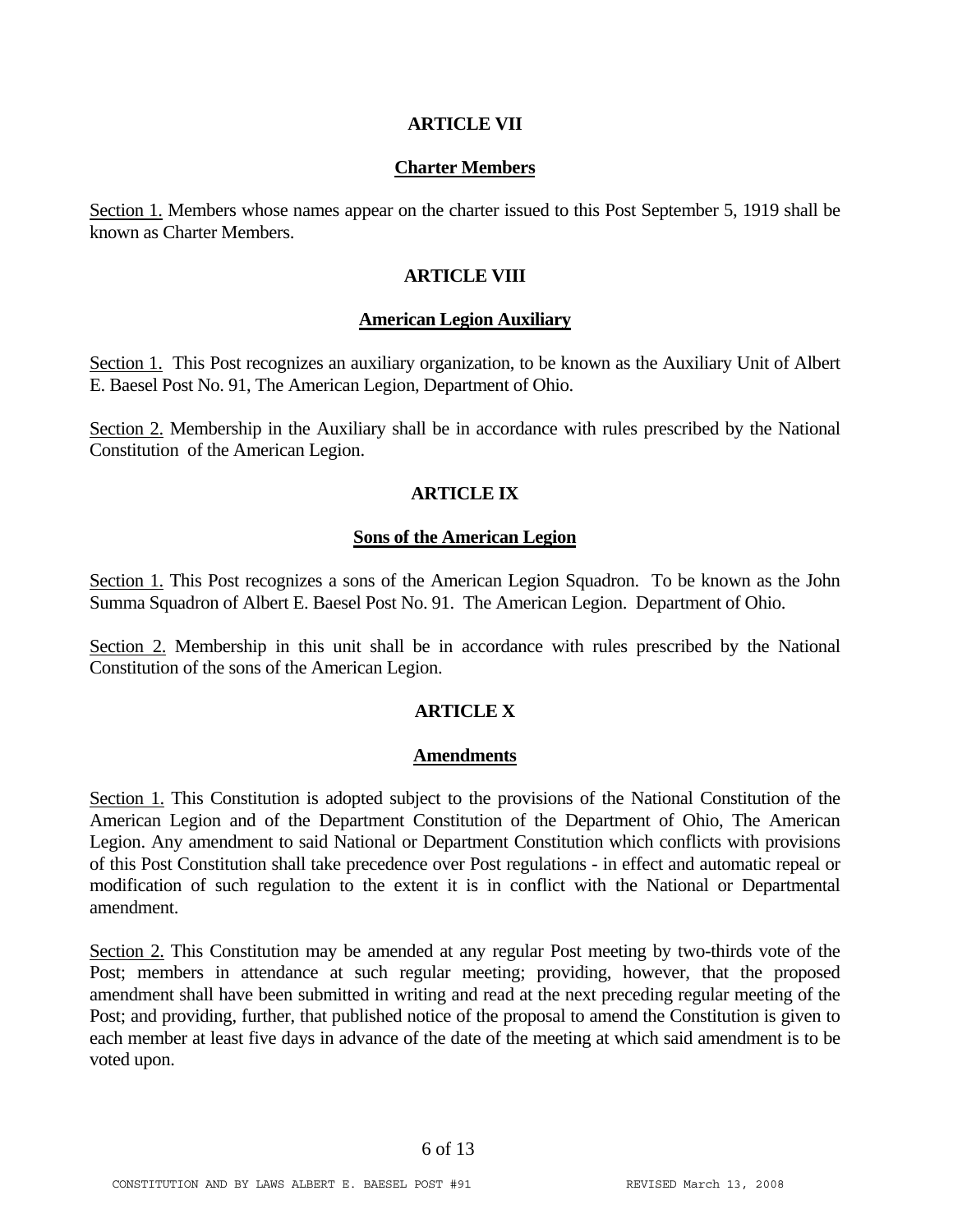## **BY-LAWS**

## **ARTICLE I**

Section 1 The Post existing under these By-Laws is to be known as Albert E. Baesel Post No. 91 Incorporated, The American Legion, Department of Ohio.

Section 2. The objects of this Post are as set forth in the Constitution.

## **ARTICLE II**

#### **Management**

Section 1. The government and management of the Post is entrusted to an Executive Committee, said members shall be as set forth in the Constitution.

Section 2. The Executive Committee shall, as otherwise provided herein, exercise the authority of the Post; shall; authorize Post activities; shall, by the 15th day of August each year, adopt a budget of expected receipts and expenditures; shall from time to time amend the budget as it deems necessary or desirable; shall consider for approval all disbursements submitted by the Finance Officer's reports; shall, at any time deemed necessary or desirable, require the Finance Officer to obtain prior approval of the Executive Committee before making of a disbursement; shall hire such employees for Post purposes as deemed necessary or desirable for the proper management and government of the Post.

Section 4. All minutes of Executive Committee meetings shall be submitted to the next Post meeting for approval by a majority of the members present. All actions taken by the Executive Committee and approved by the Post via voting approval of the minutes of Executive Committee shall be final; and can only be changed if a written petition requesting the change be presented by a group of 5 members in good standing with said petition approved by a two- thirds majority of the members voting.

Section 5. All vacancies in the Executive Committee (or any office of the Post) from cause other than expiration of a term, shall be filled by appointment by the Executive Committee, and such appointee shall hold office during the unexpired term of the member he/she replaces.

## **ARTICLE III**

## **Post Executive Committee**

Section !. The Executive Committee shall consist of the following: Commander, 1<sup>st</sup> Vice Commander,  $2<sup>nd</sup>$  vice Commander, Adjutant, Finance Officer, one elected Committee member (elected annually) for each 100 members, and the immediate past Post Commander.

Section 2. The Post Executive Committee shall meet for organization and such other business as may come before it by call of the Post Commander within 10 days after the installation of the new Officers. Thereafter, the Post Executive Committee shall meet at least once each month, as often as said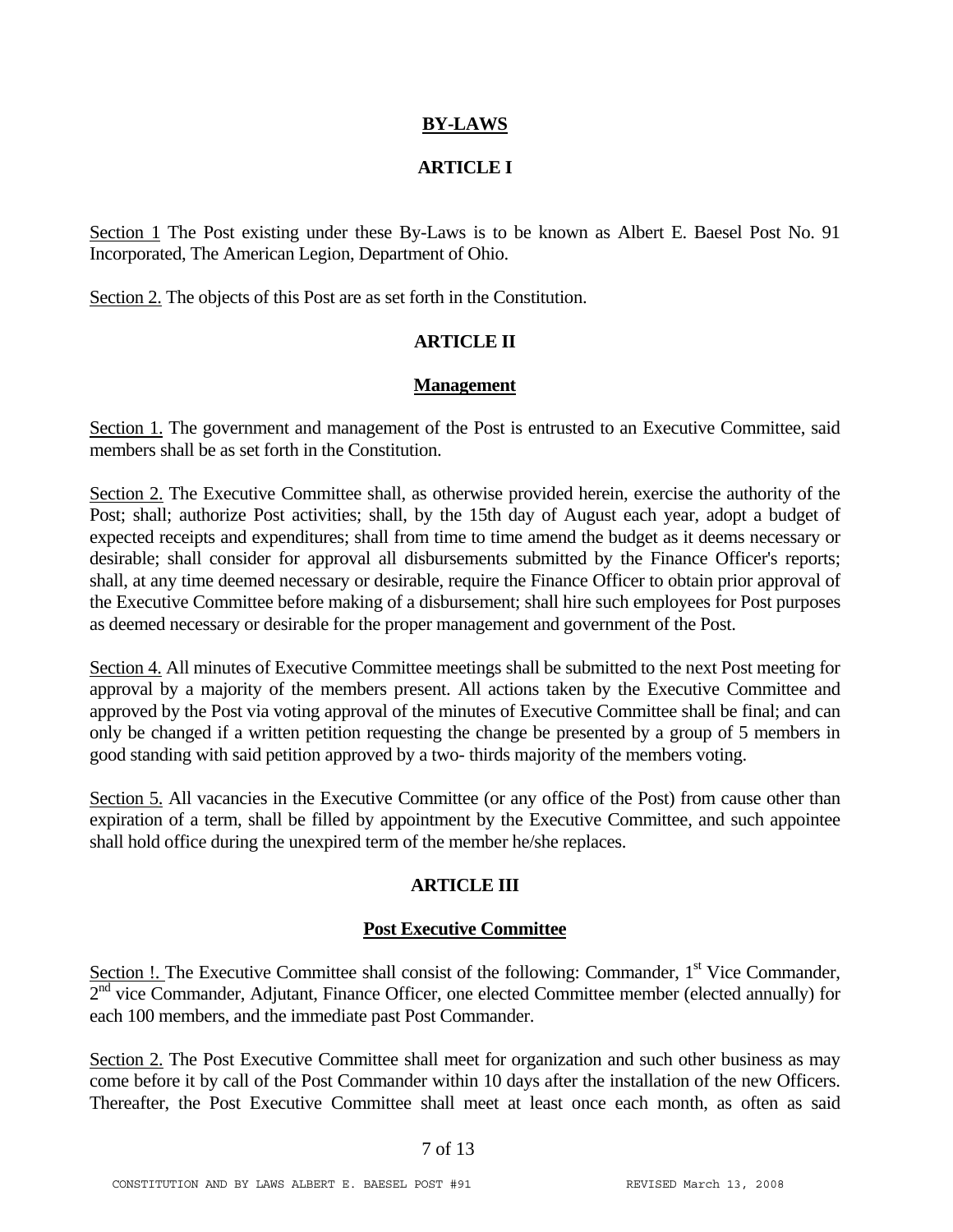Commander deems necessary. The Commander shall also call a meeting of the Post Executive Committee at any time he is requested to do so by joint written request of 3 or more members of said Post Executive Committee – one over half of the members of the Committee shall constitute a quorum thereof.

Section 3. The Post Executive Committee shall approve the hiring of necessary employees; shall authorize and approve expenditures; shall require adequate bonds from persons in custody of Post funds; shall hear the reports of Post Committee chairmen; and; in general shall have charge of and be responsible for the management of the affairs of this Post.

## **ARTICLE IV**

## **Duties of Officers**

Section 1. Post Commander The Post Commander shall preside over all meetings of the Post and shall have general supervision over the business and affairs of the Post, and will be chief Executive Officer of the Post for his/her term of office. The Post Commander shall be the Ex- Officio chairman of all Committees. He/She shall approve orders for disbursement of funds, shall make an annual report covering the activity of the Post for the year with recommendations for the ensuing year to be read at the annual meeting; and shall forward a copy of said report immediately thereafter to the Department Adjutant. He/She shall perform such other duties as required by the Post.

Section 2. Further, the Commander shall be the Executive head of the Post; shall preside at meetings of the Executive Committee in addition to those of the Post in general; shall recommend Post activity to the Executive Committee, and supervise such activity as approved by the Executive Committee.

Section 3. The First Vice-Commander shall assist the Commander; shall assume and discharge the duties of Commander in the absence or disability of the Commander; and shall concern himself/herself with increasing and strengthening Post membership, under supervision of the Commander.

Section 4. The Second Vice-Commander shall assist the Commander; shall fill the role of Commander in the absence or disability of both the Commander and First Vice-Commander; and shall plan and conduct Post social activities, under the supervision of the Commander.

Section 5. The Adjutant shall keep a faithful record of the proceedings of the Post and of the Executive Committee; shall keep the membership book containing the name and address of each member and the date of each admission and/or termination of membership; shall keep such records as may be required by the National, Department and District American Legion organizations or a member at any meeting.

Section 6. The Finance Officer shall be the custodian of Post funds; depositing funds in his/her care in such depository as directed by the Executive Committee; shall make such disbursements subject to the Commander's approval, upon receipt of statements sufficiently detailed to permit proper bookkeeping for budget authorization; shall keep complete books and records of accounts; shall make a written report to the Executive Committee via the Commander who shall present same to said Committee at its next meeting, each month, and shall make additional financial reports as requested by the Executive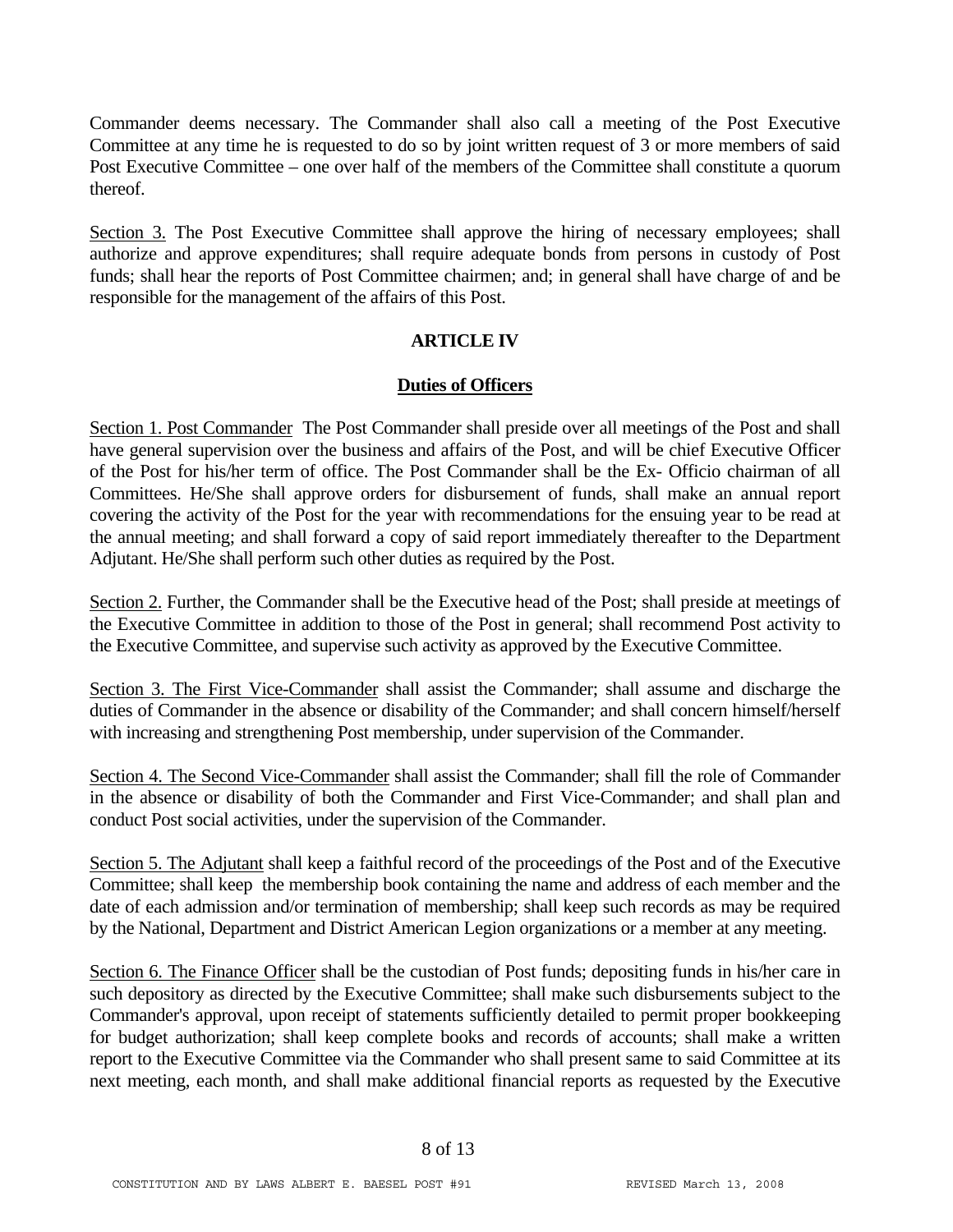Committee; shall have custody of documents and papers, including insurance policies relating to Post property.

Section 7 The Sergeant-at-Arms shall preserve order at all Post meetings, and shall perform such other duties as may be directed by the Officers consistent with the duties of his Post.

Section 8. The Service Officer is responsible for Veteran's rehabilitation, claims and service; is charged with visiting members and their families when sick and bereaved and with visiting ex-servicemen in nearby hospitals; and shall be charged with aid and service to children of veterans.

Section 9. The Historian shall collect and journalize records, data and occurrences pertaining to the Post, and shall perform other duties as are reasonable and incidental to the office, as directed by the Commander or Executive Committee.

Section 10. The Chaplain shall be charged with the spiritual welfare of the Post and shall perform such divine and non- sectarian services as may be necessary, adhering to ceremonial rituals recommended by the National Department or District American Legion organizations.

Section 11. The Judge Advocate will supply professional advice in the conduct of the Post business or procure proper legal counsel. He/She is the guardian of the Constitutional form of Post government.

Section 12. The Assistant Finance Officer shall assist the Finance Officer in the performance of his duties.

## **ARTICLE V**

## **Delegates**

Section 1. Delegates and alternate delegates to the Department of Ohio Convention, 13th District Convention and conferences and the 13th District Council shall be elected at the Annual Post 91 election and their election shall be by plurality. Any or all of the delegates or alternate delegates may be elected to represent the Post at either Department of Ohio or 13th District Conventions, conferences and council - or both. The Post Commander is automatically a delegate and the immediate past Commander will be 1st alternate delegate.

## **ARTICLE VI**

## **Appointments**

Section 1. The Post Commander, upon taking office each year, shall immediately appoint the Officers specified in Article V Section 2(b) of the Constitution and the following chairman:

Section 2. The Building Chairman shall have charge of all matters pertaining to the care of the Post quarters, which shall include all building and grounds maintenance.

Section 3. The Americanism Chairman shall be charged with the inspiration of patriotism and good citizenship by arrangements for proper observance of patriotic occasions; encouragement of patriotic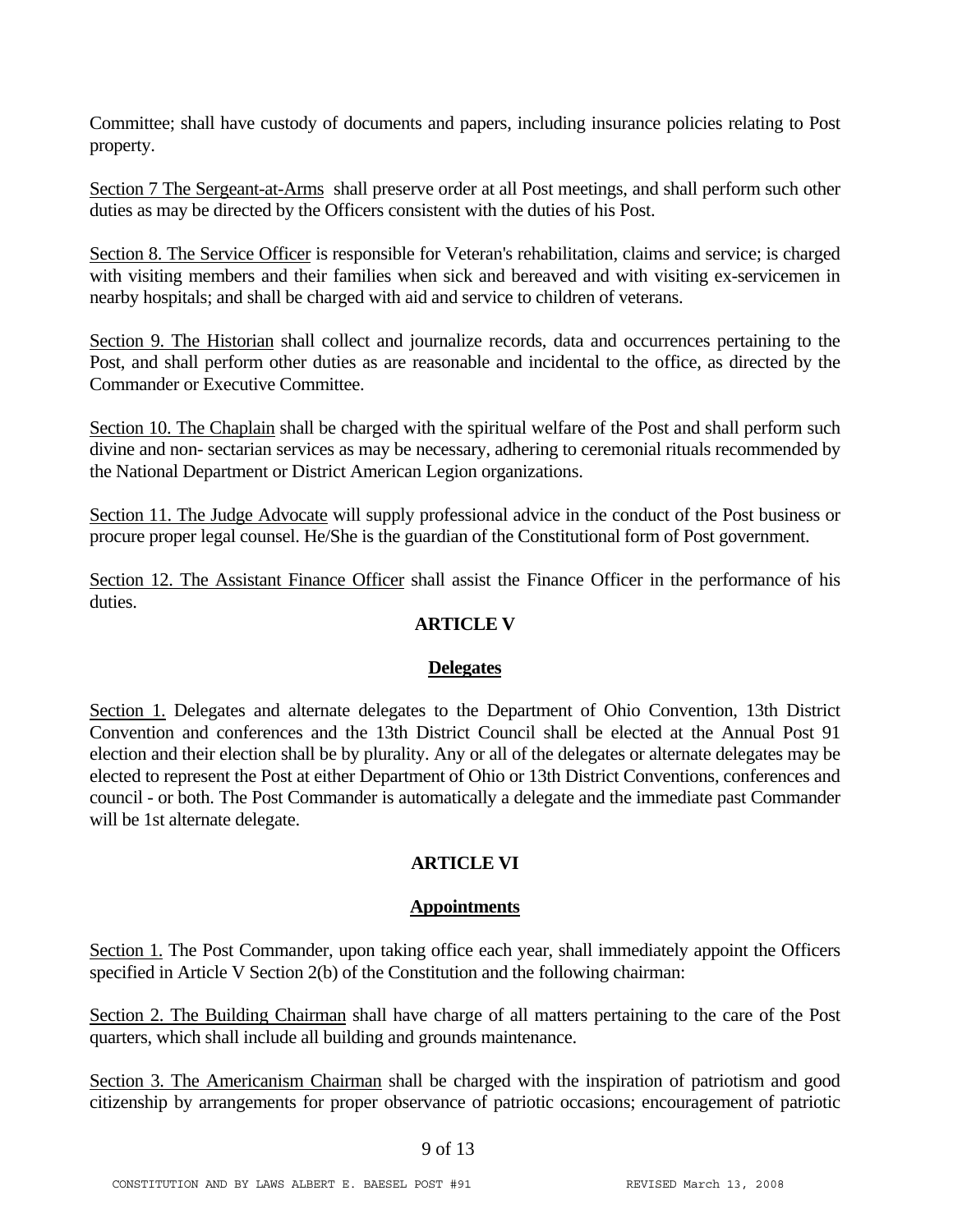and civic phases of instruction in schools; Americanizing of aliens; combating anti-American propaganda by education of the general public in American ideals through public forum, etc., and activities for community and civic betterment.

Section 4. The Athletic Chairman shall be charged with the promotion of physical development and clean sport by the organization of Post athletic teams, recreation, etc. and by cooperation and support in the general recreational and athletic program of the community.

Section 5. The Sons of the American Legion Chairman shall oversee operation of the Post's squadron of the Sons of the American Legion.

Section 6. The Child Welfare Chairman shall aid and service children of veterans, cooperating with other established agencies in the community; laboring for the betterment of child conditions and assist in coordinating services and agencies in the community for the above purposes.

Section 7. The Canteen Chairman shall oversee the daily operations of the Post canteen and enforce the canteen rules with approval of Executive Board. Also the Canteen Manager's duties shall be determined by the Executive Board.

## **ARTICLE VII**

## **Expenditures**

Section 1. The Commander of this Post is authorized to approve expenditures for emergency purposes but not to exceed \$250 in any one case.

Section 2. The Building Committee is authorized to spend up to \$500 for emergency purposes in any one case. In non-emergency purposes, expenditures over \$500, three (3) written and signed bids are required. Upon approval of the accepted bid a written contract, signed by the Commander and one elected Officer of the Post, shall memorialize the offer, acceptance, conditions and terms of the contract..

Section 3. It shall be the policy of this Post that any motion from the floor for any non charitable expenditure in excess of \$500 shall automatically be referred to the Executive Committee for consideration and approval. In addition any motion from the floor for any charitable expenditure in excess of \$250 shall automatically be referred to the Executive Committee for consideration and approval.

Section 4. All decisions of the Executive Committee members must always be submitted to the general membership for their approval or rejection.

## **ARTICLE VIII**

## **Resolutions**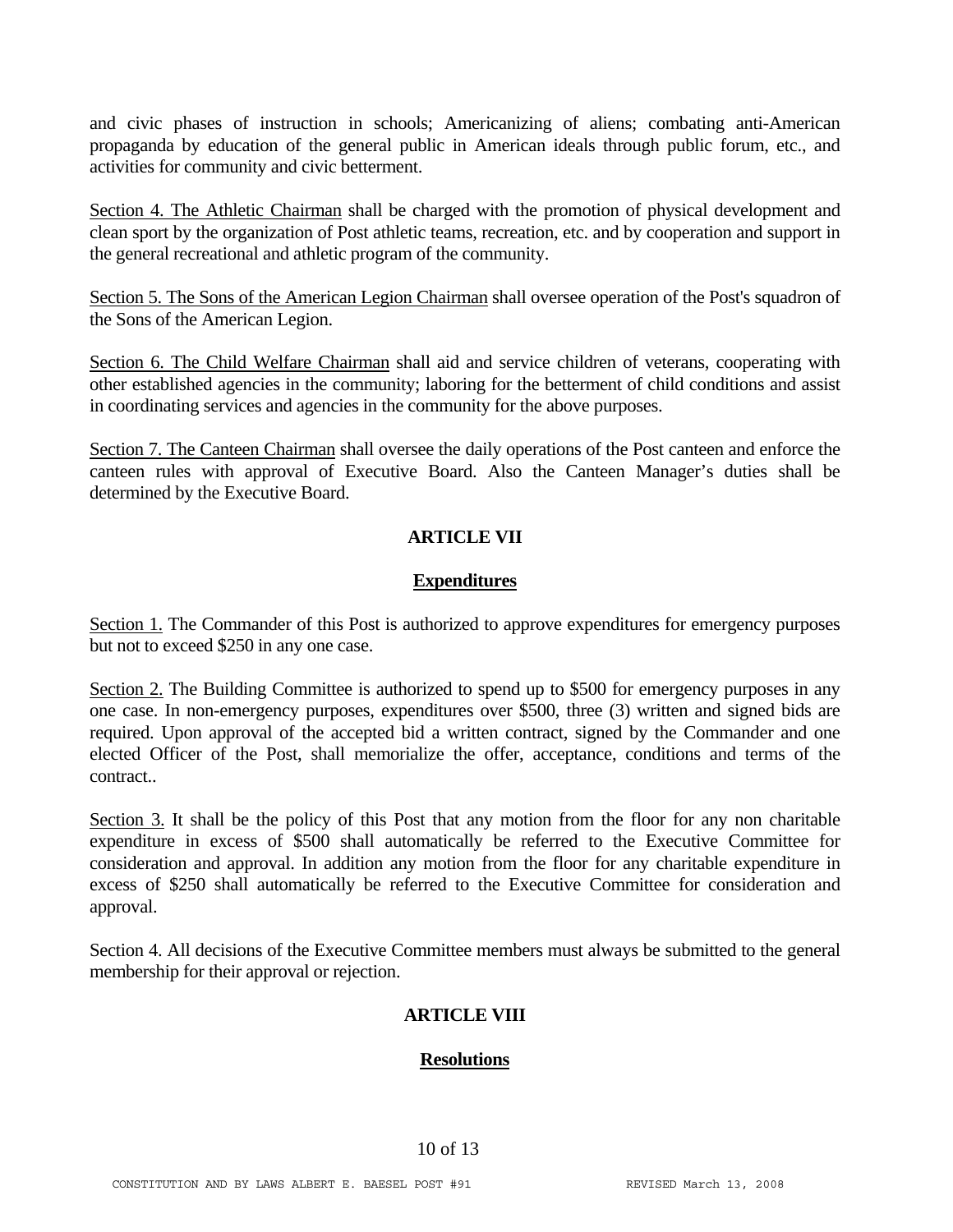Section 1. All resolutions of state or National scope presented to this Post by a member, or reported to this Post by a Committee shall merely embody the opinion of this Post on the subject, and copy of same shall be forwarded to the department headquarters for its approval before any publicity is permitted or action other than passage by the Post is taken.

## **ARTICLE IX**

#### **Meetings**

Section 1. The regular meetings of the Post shall be held on the (2nd) Thursday of each month. The time shall be established by the Post Commander upon taking office. At which time such business as may properly be brought up for action shall be transacted; these meetings may be converted into entertainment meetings.

Section 2. The Post Commander or a majority of the Executive Committee shall have power to call a special meeting of the Post at any time.

Section 3. Upon written request of ten (10) Post members, the Committee will call a special meeting of the Post.

Section 4. All members present shall constitute a quorum, so long as at least two (2) elected Officers are present.

Section 5. The Executive Committee meetings shall be held the fourth (4th) Week of each month. The meeting day and time shall be established by the Post Commander upon taking office.

## **ARTICLE X**

#### **Notices**

Section 1. Every member shall furnish the Post Adjutant with his/her address for mailing purposes. To further aid in the communication of the Post, the Adjutant is authorized to request and maintain the Internet e-mail and or website addresses of those members who consent to provide same after being so requested.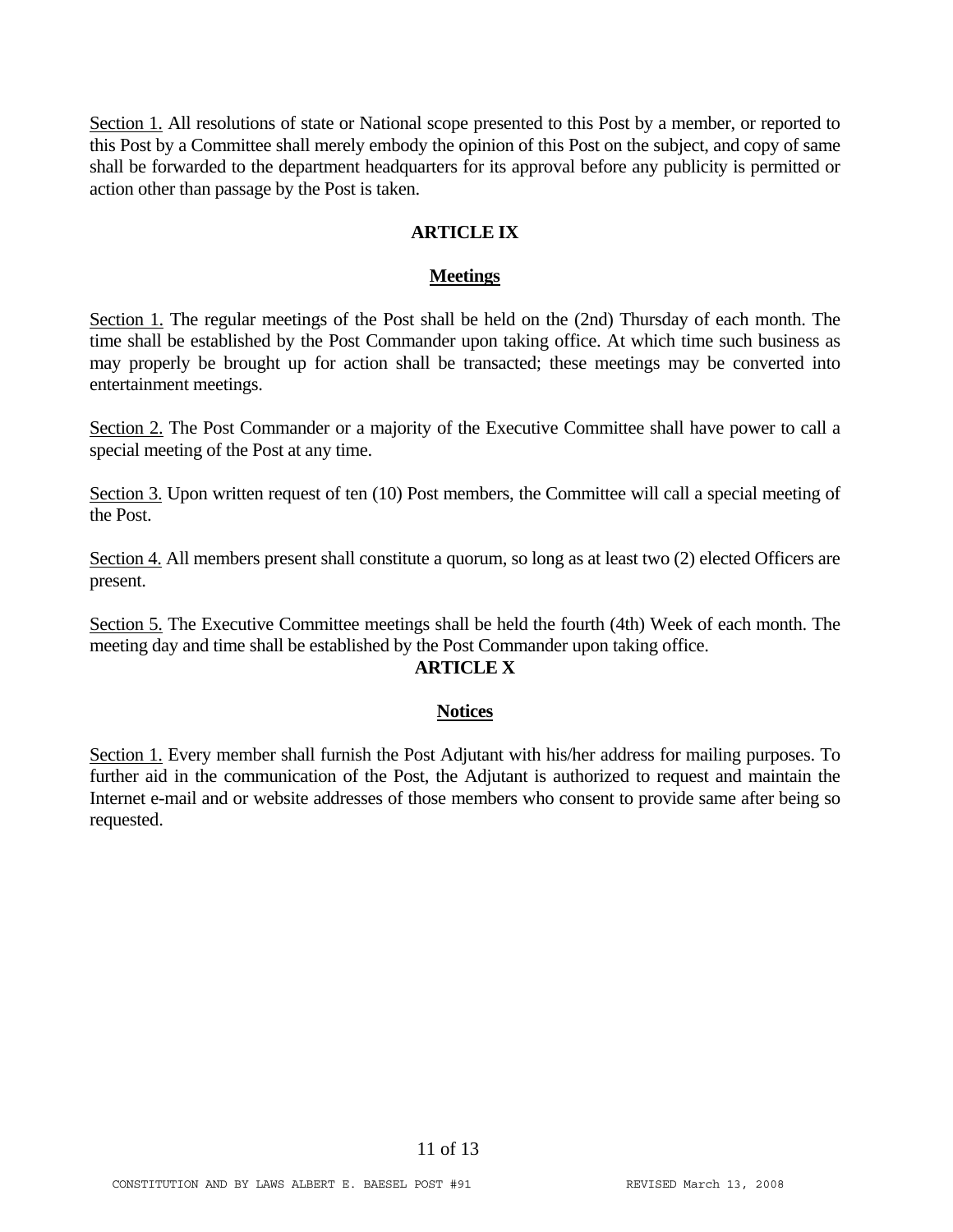#### **ARTICLE XI**

#### **Rules of Order**

Section 1. All proceedings of this Post shall be conducted under and pursuant to Roberts' Rules of Order Newly Revised (RONR), except as herein provided otherwise.

#### **ARTICLE XII**

#### **Limitation of Liabilities**

Section 1. This Post shall not incur or cause to be incurred, any liability or obligation whatever which shall subject to liability any other Post, subdivision, group of men, members of the American Legion or other individuals, corporations, or organizations.

## **ARTICLE XIII Amendments**

Section 1. These By-laws may be amended at any regular Post meeting by a two-thirds vote of the members attending the meeting; provided however, that the proposed amendment shall have been submitted in writing and read at the next preceding regular meeting of said Post; and provided, further, that published notice shall have been given to all members at least five days in advance of the date when such amendment is to be voted upon, notifying said members that a proposal to amend the By-laws is to be voted upon at the advertised meeting.

## **ARTICLE XIV**

#### **Conflicts with other Constitutions**

Section 1. If on any points this Constitution or these By-laws may be in variance with the National, Department of Ohio, or 13th District Constitutions or By-laws of the American Legion, the higher authority shall prevail and supersede local rules.